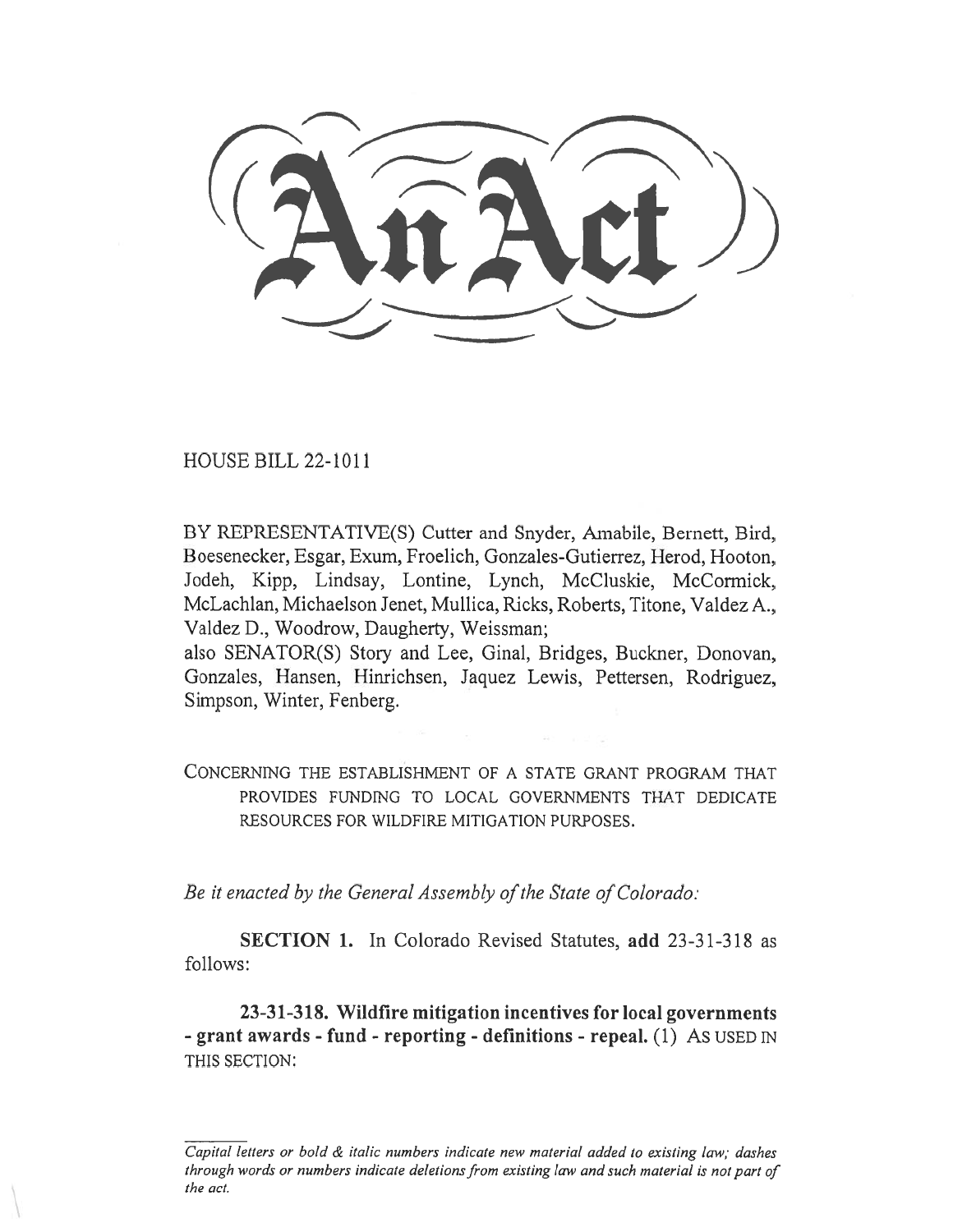(a) "DEDICATED REVENUE SOURCE" MEANS ONE OF THE FOLLOWING REVENUE SOURCES, SINGULARLY OR IN COMBINATION, ADOPTED BY A LOCAL GOVERNMENT THAT IS INTENDED TO BE USED FOR FOREST MANAGEMENT OR WILDFIRE MITIGATION EFFORTS AT THE LOCAL LEVEL:

(I) AN EXISTING OR NEW TAX IMPOSED BY THE LOCAL GOVERNMENT;

(II) AN EXISTING OR NEW MILL LEVY APPROVED BY THE VOTERS OF THE LOCAL GOVERNMENT; OR

(III) APPROVAL BY THE VOTERS OF THE LOCAL GOVERNMENT OF THE RETENTION ON A PERMANENT BASIS OF EXCESS REVENUE OF THE LOCAL GOVERNMENT IN ACCORDANCE WITH SECTION 20 (7) (d) OF ARTICLE X OF THE STATE CONSTITUTION.

(b) "ELIGIBLE RECIPIENT" MEANS A LOCAL GOVERNMENT THAT IS ELIGIBLE TO RECEIVE A GRANT THROUGH THE GRANT PROGRAM.

(e) "FOREST SERVICE" MEANS THE COLORADO STATE FOREST SERVICE IDENTIFIED IN SECTION 23-31-302.

(d) "FUND" MEANS THE WILDFIRE MITIGATION INCENTIVES FOR LOCAL GOVERNMENT GRANT PROGRAM FUND CREATED IN SUBSECTION (7)(a) OF THIS SECTION.

(e) "GRANT PROGRAM" MEANS THE WILDFIRE MITIGATION INCENTIVES FOR LOCAL GOVERNMENT GRANT PROGRAM ESTABLISHED IN SUBSECTION (2) OF THIS SECTION.

(f) "LOCAL GOVERNMENT" MEANS A MUNICIPALITY, WHETHER HOME RULE OR STATUTORY, COUNTY, CITY AND COUNTY, OR SPECIAL DISTRICT.

(2) THE WILDFIRE MITIGATION INCENTIVES FOR LOCAL GOVERNMENT GRANT PROGRAM IS HEREBY ESTABLISHED IN THE FOREST SERVICE. THE GRANT PROGRAM IS ESTABLISHED TO PROVIDE STATE ASSISTANCE IN THE FORM OF GRANT AWARDS TO LOCAL GOVERNMENTS TO EITHER MATCH REVENUE RAISED BY SUCH GOVERNMENTS FROM A DEDICATED REVENUE SOURCE OR TO EXPAND EXISTING PROGRAMS ADMINISTERED BY THE LOCAL GOVERNMENT ON A LONG-TERM BASIS, WHICH EFFORTS AT THE LOCAL LEVEL ARE INTENDED TO BE USED FOR FOREST MANAGEMENT OR WILDFIRE

PAGE 2-HOUSE BILL 22-1011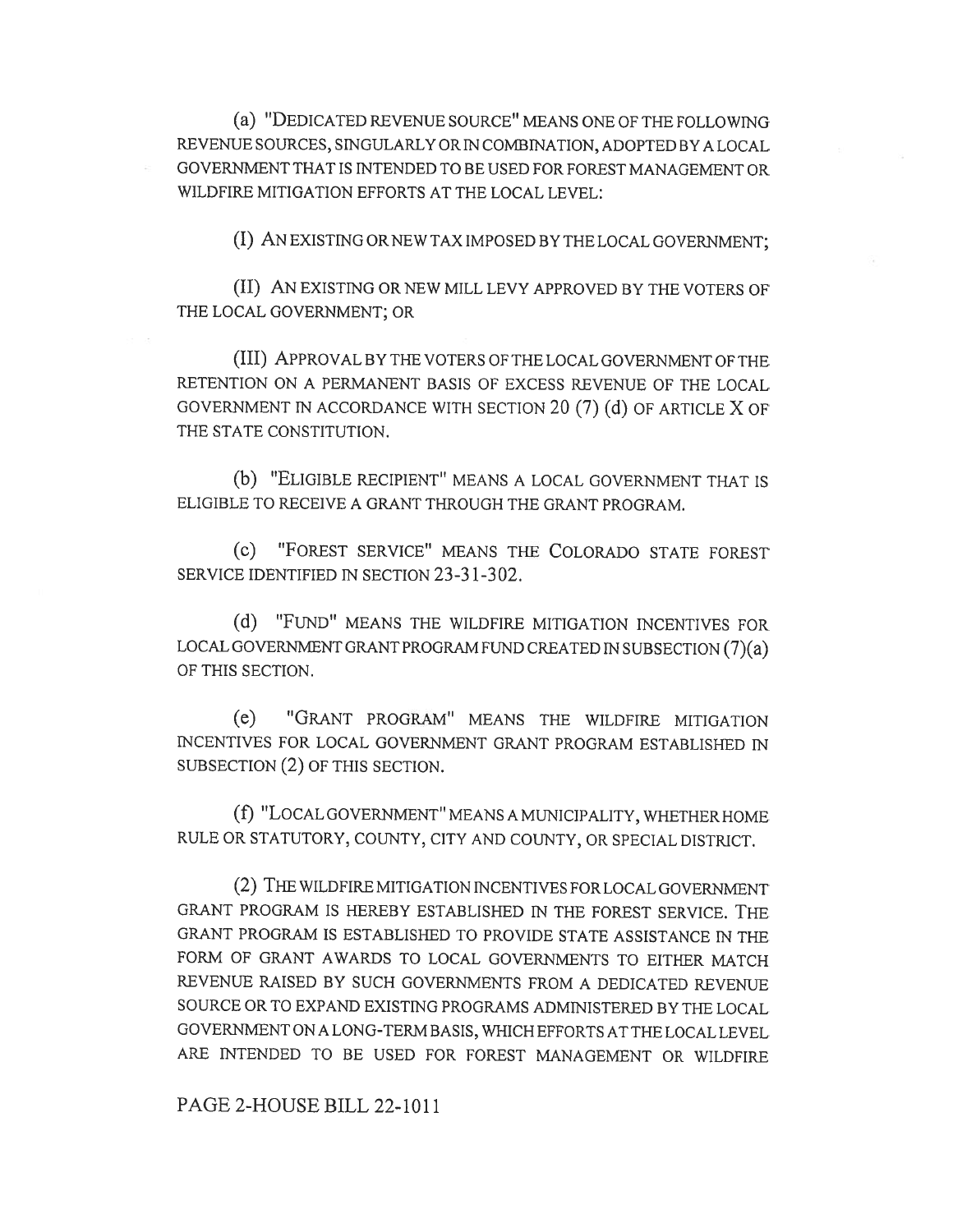MITIGATION EFFORTS AT THE LOCAL LEVEL. SUCH EFFORTS INCLUDE, WITHOUT LIMITATION, PROJECTS THAT PROMOTE FUEL BREAKS, FOREST THINNING, A REDUCTION IN THE AMOUNT OR EXTENT OF FUELS CONTRIBUTING TO WILDFIRES, OUTREACH AND EDUCATION EFFORTS DIRECTED AT PROPERTY OWNERS AND OTHER MEMBERS OF THE PUBLIC, AND ANY OTHER MEANS OF FOREST MANAGEMENT OR WILDFIRE MITIGATION AS DETERMINED APPROPRIATE FOR FUNDING BY THE FOREST SERVICE.

(3) (a) THE FOREST SERVICE SHALL ADMINISTER THE GRANT PROGRAM.

(b) IN CONNECTION WITH ITS ADMINISTRATION OF THE GRANT PROGRAM, THE FOREST SERVICE SHALL CREATE A PROCESS THAT ENSURES THAT GRANTS ARE AWARDED AFTER AN OPEN COMPETITION AMONG ELIGIBLE GRANT RECIPIENTS.

(4) (a) ON OR BEFORE MARCH 1, 2023, THE FOREST SERVICE SHALL ADOPT POLICIES, PROCEDURES, AND GUIDELINES FOR THE GRANT PROGRAM THAT INCLUDE, WITHOUT LIMITATION:

(I) PROCEDURES AND TIMELINES BY WHICH AN ELIGIBLE RECIPIENT MAY APPLY FOR A GRANT;

(II) CRITERIA FOR DETERMINING GRANT ELIGIBILITY AND GRANT AMOUNTS; AND

(III) REPORTING REQUIREMENTS FOR GRANT RECIPIENTS.

(b) ALL FUNDING UNDER THE GRANT PROGRAM MUST EITHER MATCH REVENUES RAISED BY THE LOCAL GOVERNMENT FROM A DEDICATED REVENUE SOURCE OR TO SUPPLEMENT LONG-TERM PROGRAMS ADMINISTERED BY THE LOCAL GOVERNMENT, WHICH EFFORTS ARE INTENDED TO BE USED FOR FOREST MANAGEMENT OR WILDFIRE MITIGATION EFFORTS AT THE LOCAL LEVEL IN ACCORDANCE WITH POLICIES, PROCEDURES, AND GUIDELINES DEVELOPED BY THE FOREST SERVICE.

(C) NOTWITHSTANDING ANY OTHER PROVISION OF THIS SECTION, A LOCAL GOVERNMENT IS ELIGIBLE FOR FUNDING UNDER THE GRANT PROGRAM EVEN IN THE ABSENCE OF A DEDICATED REVENUE SOURCE IF THE LOCAL GOVERNMENT HAS CREATED AND ADMINISTERS AN EXISTING PROGRAM,

PAGE 3-HOUSE BILL 22-1011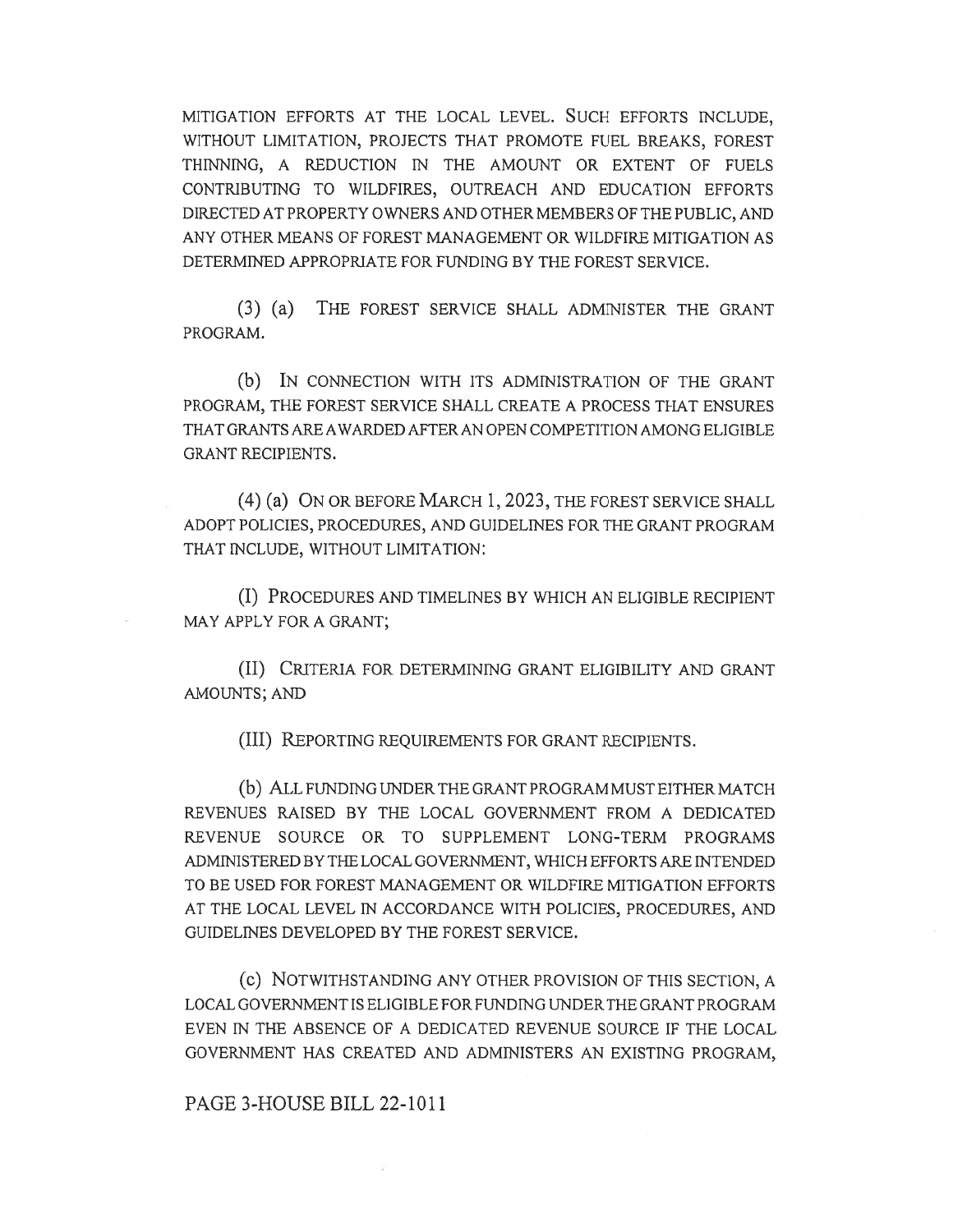PROJECT, OR FUNDING MECHANISM THAT CREATES LONG-TERM FUNDING AT THE LOCAL LEVEL FOR WILDFIRE MITIGATION OR FOREST HEALTH OR HAS CREATED AND ADMINISTERS OTHER CREATIVE AND INNOVATIVE APPROACHES FOR PROMOTING WILDFIRE MITIGATION AND FOREST HEALTH.

(5) IN AWARDING GRANTS, THE FOREST SERVICE SHALL GIVE PREFERENCE TO THE FOLLOWING:

(a) ELIGIBLE RECIPIENTS THAT MAKE AVAILABLE A DEDICATED REVENUE SOURCE FOR WILDFIRE MITIGATION OR FOREST HEALTH;

(b) ELIGIBLE RECIPIENTS WITH TERRITORIAL BOUNDARIES LOCATED WITHIN PRIORITY AREAS FOR WILDFIRE MITIGATION AS DETERMINED BY THE FOREST SERVICE;

(c) FUNDING THAT IS INTENDED TO BENEFIT PEOPLE RESIDING IN A COMMUNITY THAT RANKS HIGH ON THE SOCIAL VULNERABILITY INDEX DEVELOPED BY THE FOREST SERVICE;

(d) ELIGIBLE RECIPIENTS THAT MAKE AVAILABLE DEDICATED AND FULL-TIME EMPLOYEES TO COLLABORATE WITH PRIVATE LANDOWNERS TO IMPLEMENT WILDFIRE MITIGATION MEASURES;

(e) INITIATIVES OF A LONGER DURATION THAT ARE INTENDED TO GIVE ELIGIBLE RECIPIENTS A STABLE SOURCE OF REVENUE FOR FOREST MANAGEMENT AND WILDFIRE MITIGATION EFFORTS;

(f) INITIATIVES EMPHASIZING A REGIONAL APPROACH TO PROMOTING FOREST MANAGEMENT AND WILDFIRE MITIGATION; AND

(g) ELIGIBLE RECIPIENTS THAT HAVE ATTEMPTED UNSUCCESSFULLY TO CREATE A DEDICATED REVENUE SOURCE FOR WILDFIRE MITIGATION OR FOREST HEALTH.

(6) (a) AN ELIGIBLE RECIPIENT RECEIVING FUNDING FROM THE GRANT PROGRAM SHALL DEDICATE MONEY RECEIVED FROM THE AWARD TO THE SAME PURPOSE FOR WHICH THE ELIGIBLE RECIPIENT ADOPTED THE REVENUE SOURCE THAT QUALIFIED THE ELIGIBLE RECIPIENT FOR THE AWARD.

(b) ELIGIBLE RECIPIENTS MAY APPLY FOR FUNDING FROM THE GRANT

PAGE 4-HOUSE BILL 22-1011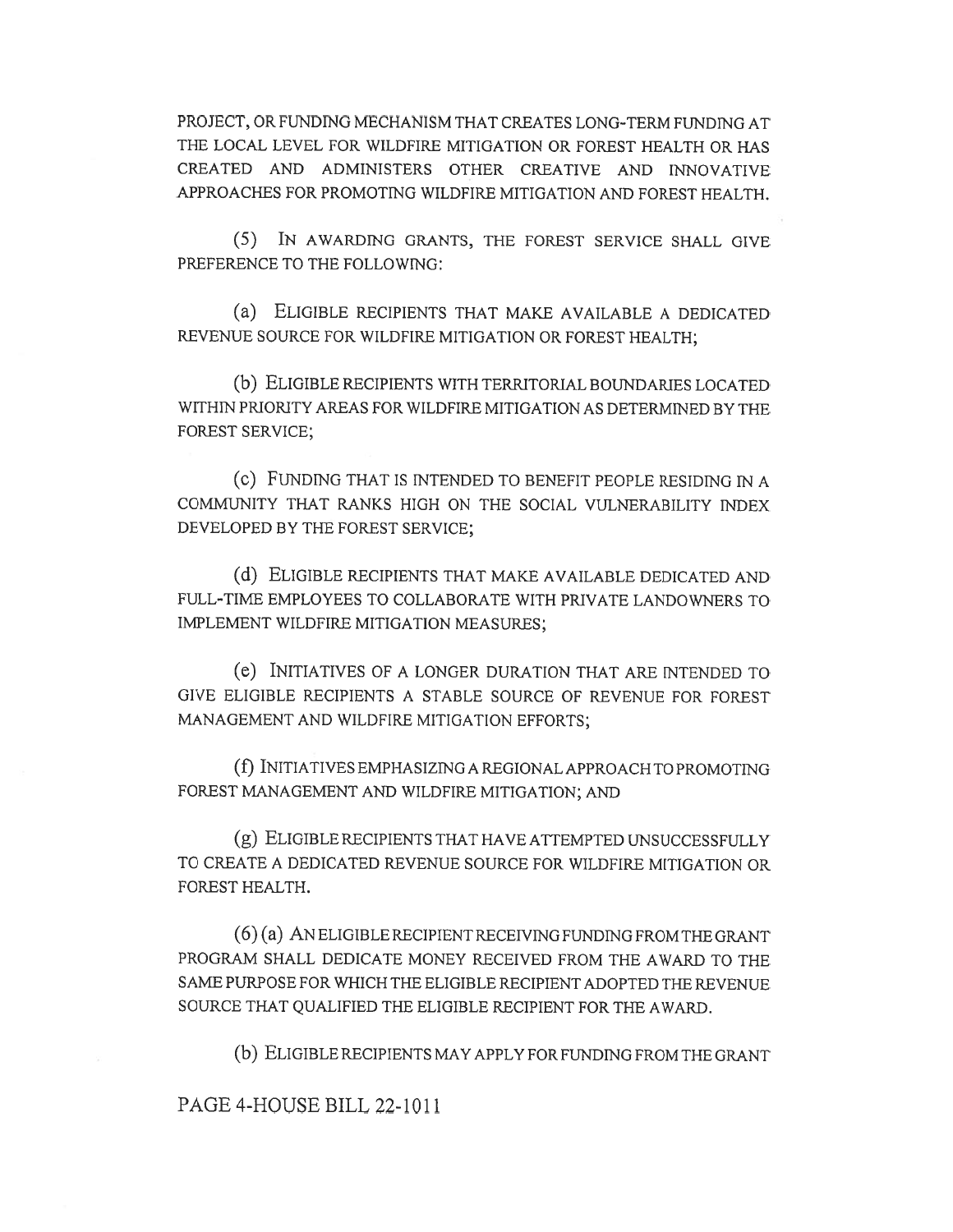PROGRAM, AND THE RECIPIENT'S APPLICATION FOR FUNDING MAY BE APPROVED BY THE FOREST SERVICE, BEFORE THE LOCAL GOVERNMENT HAS CREATED A DEDICATED REVENUE SOURCE THAT FORMS THE BASIS FOR THE MATCH IF THE ELECTORS OF THE LOCAL GOVERNMENT APPROVE A BALLOT ISSUE CREATING THE REVENUE SOURCE AT AN ELECTION THAT TAKES PLACE IN THE SAME CALENDAR YEAR IN WHICH THE FUNDING IS AWARDED.

(c) THE TERMS OF ANY AWARD UNDER THE GRANT PROGRAM MUST BE MEMORIALIZED IN A MEMORANDUM OF UNDERSTANDING OR SIMILAR FORM OF AGREEMENT BETWEEN THE FOREST SERVICE AND THE ELIGIBLE RECIPIENT.

(d) NOTHING IN THIS SECTION PRECLUDES A LOCAL GOVERNMENT FROM USING ALL OR ANY PORTION OF A GRANT AWARDED UNDER THIS SECTION FROM WORKING WITH A COMMUNITY ORGANIZATION, A HOME OWNERS ASSOCIATION, OR A SIMILAR ORGANIZATION OR ENTITY OPERATING AT THE LOCAL LEVEL IN ADMINISTERING A PROJECT SUPPORTED BY THE GRANT PROGRAM.

(7) (a) THE WILDFIRE MITIGATION INCENTIVES FOR LOCAL GOVERNMENT GRANT PROGRAM FUND IS HEREBY CREATED IN THE STATE TREASURY. THE FUND CONSISTS OF MONEY APPROPRIATED TO THE FUND BY THE GENERAL ASSEMBLY AND ANY GIFTS, GRANTS, OR DONATIONS FROM ANY PUBLIC OR PRIVATE SOURCES, INCLUDING GOVERNMENTAL ENTITIES, THAT THE FOREST SERVICE IS HEREBY AUTHORIZED TO SEEK AND ACCEPT.

(b) THE FUND MUST ONLY BE USED FOR THE PURPOSE OF FUNDING AWARDS UNDER THE GRANT PROGRAM LESS THE ADMINISTRATIVE COSTS OF THE FOREST SERVICE, NOT TO EXCEED FIVE PERCENT OF THE BALANCE IN THE FUND AT ANY ONE TIME, IN ADMINISTERING THE GRANT PROGRAM.

(c) EXCEPT AS OTHERWISE REQUIRED BY THIS SUBSECTION (7), ALL MONEY NOT EXPENDED OR ENCUMBERED, AND ALL INTEREST EARNED ON THE INVESTMENT OR DEPOSIT OF MONEY IN THE FUND, MUST REMAIN IN THE FUND AND SHALL NOT REVERT TO THE GENERAL FUND OR ANY OTHER FUND AT THE END OF ANY FISCAL YEAR. THE MONEY IN THE FUND IS CONTINUOUSLY APPROPRIATED TO THE FOREST SERVICE FOR THE PURPOSES OF THIS SECTION.

(d) ON JULY 1, 2022, THE STATE TREASURER SHALL TRANSFER TEN MILLION DOLLARS FROM THE GENERAL FUND TO THE FUND. THE FOREST

PAGE 5-HOUSE BILL 22-1011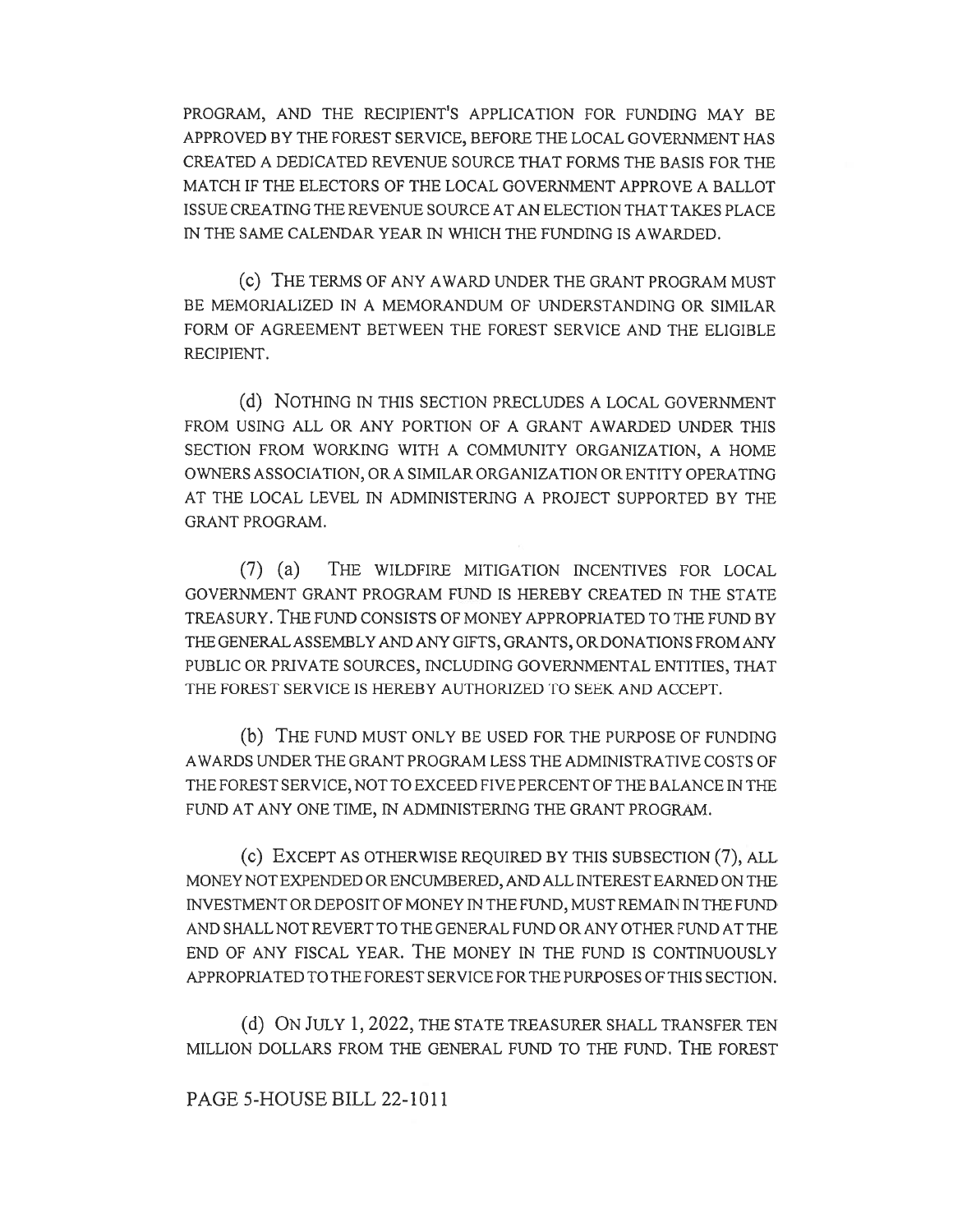SERVICE SHALL USE THE MONEY TRANSFERRED PURSUANT TO THIS SUBSECTION (7)(d) IN ACCORDANCE WITH THE REQUIREMENTS OF SUBSECTION (7)(b) OF THIS SECTION.

(8) (a) ON OR BEFORE NOVEMBER 1, 2024, AND ON OR BEFORE NOVEMBER 1 OF EACH YEAR THEREAFTER, THE FOREST SERVICE SHALL PUBLISH A REPORT SUMMARIZING THE USE OF ALL OF THE MONEY THAT WAS AWARDED UNDER THE GRANT PROGRAM IN THE PRECEDING FISCAL YEAR. AT A MINIMUM, THE REPORT SHALL SPECIFY THE NAMES OF THE LOCAL GOVERNMENTS THAT HAVE BEEN AWARDED GRANTS, THE AMOUNT OF FUNDING DISTRIBUTED TO EACH GRANT RECIPIENT, A DESCRIPTION OF EACH GRANT RECIPIENT'S USE OF THE GRANT MONEY, AND ANY OTHER INFORMATION DEEMED BENEFICIAL FOR INCLUSION IN THE REPORT IN THE DISCRETION OF THE FOREST SERVICE. THE REPORT MUST BE POSTED ON THE WEBSITE OF THE FOREST SERVICE.

(b) IN ITS PRESENTATION TO THE JOINT COMMITTEES OF REFERENCE PURSUANT TO SECTION 2-7-203, THE DEPARTMENT OF HIGHER EDUCATION SHALL SUMMARIZE THE INFORMATION CONTAINED IN THE REPORT PUBLISHED BY THE DIVISION PURSUANT TO SUBSECTION (8)(a) OF THIS SECTION.

(9) THE FOREST SERVICE SHALL PREPARE EDUCATIONAL MATERIALS CONCERNING THE GRANT PROGRAM, INCLUDING EXAMPLES OF AND GUIDELINES FOR LONG-TERM INVESTMENTS IN WILDFIRE MITIGATION OR FOREST HEALTH, AND SHALL DISPLAY SUCH MATERIALS ON ITS OFFICIAL WEBSITE. IN ADDITION, THE FOREST SERVICE SHALL UNDERTAKE OUTREACH ACTIVITIES TO INFORM LOCAL GOVERNMENTS LOCATED IN PRIORITY AREAS FOR WILDFIRE MITIGATION OF THE GRANT PROGRAM.

(10) THIS SECTION IS REPEALED, EFFECTIVE SEPTEMBER 1, 2027. BEFORE THE REPEAL, THE DEPARTMENT OF REGULATORY AGENCIES SHALL REVIEW THE GRANT PROGRAM PURSUANT TO SECTION 24-34-104.

SECTION 2. In Colorado Revised Statutes, 24-34-104, add  $(28)(a)(X)$  as follows:

24-34-104. General assembly review of regulatory agencies and functions for repeal, continuation, or reestablishment - legislative declaration - repeal. (28) (a) The following agencies, functions, or both, are scheduled for repeal on September 1, 2027:

PAGE 6-HOUSE BILL 22-1011